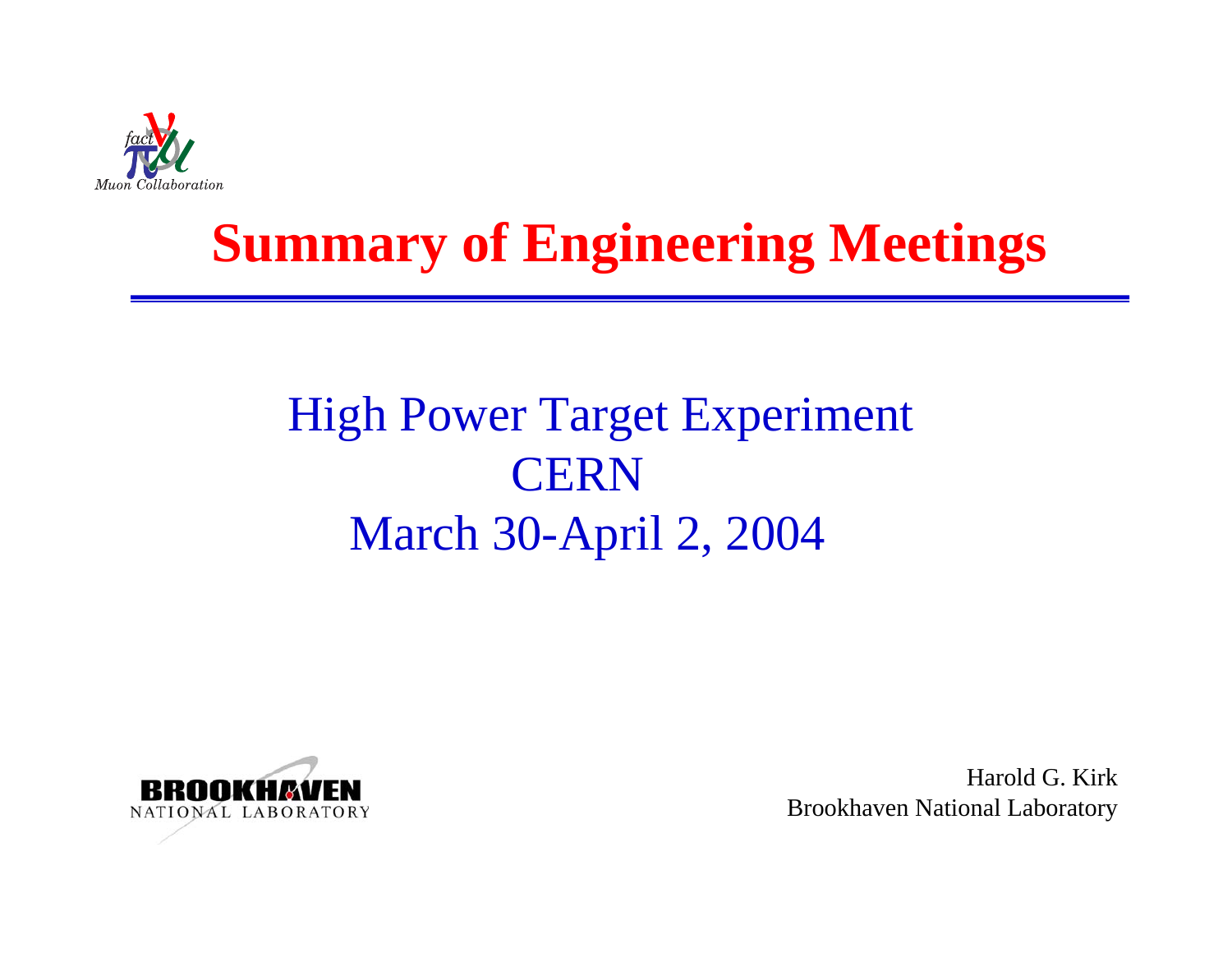

### **Main characteristics of power converter type ALICE/LHCb, rated 950V, 6500A**

2 x Power transformers in parallel, housed in the same cubicle



*Total DC output ratings:* 6500Adc, 950Vdc, 6.7 MW

*AC input ratings (per rectifier bridge):* 2858Arms, 900Vac (at no load), 4.5 MVA

### *Each power transformer ratings*

*Primary side:* 154Arms, 18kVac *Secondary side:* 3080Arms, 900Vac *Nominal power:* 4.8 MVA

### *Other*

*- Air forced cooling; - Fed by two18 kV lines*

High precision current control electronics

RAMIKI I*k*i NATIONAL LABORATORY

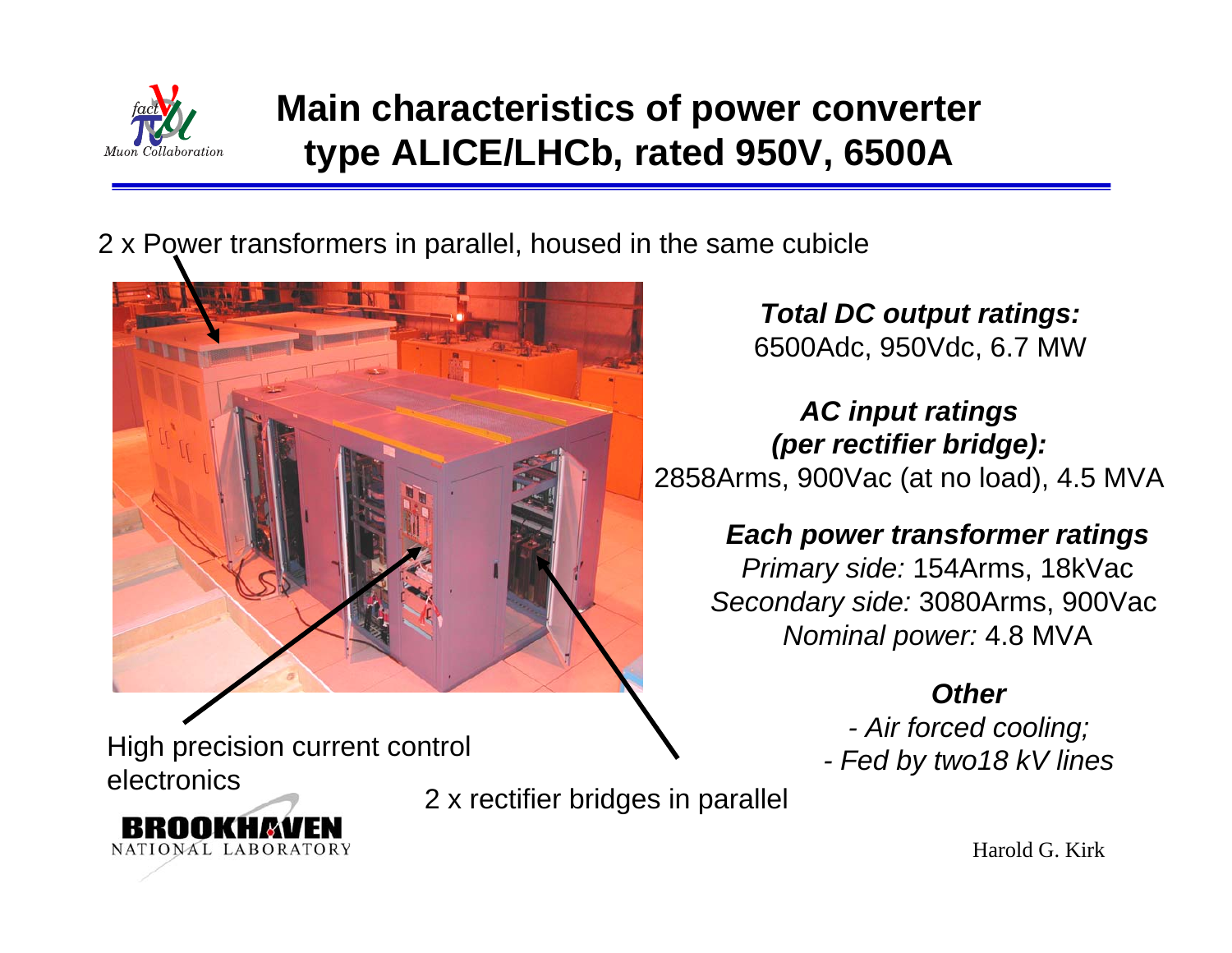

### **Main technical details still to be verified**

### -*Best solution for connecting to a 18kV cell (CERN TS-EL group)*

- *-* one available cell at building 269;
- one available cell at building 193 (AD);
- two used cells at building 287 (A7) check for the possibility of joining a new one temporarily ?;
- check for other solutions, if any

### -*Location of the power converter (CERN AB/PO group)*

*-* One solution, *still need to be verified!!!!* In the ISR gallery, availability of the space?? ( today used for storage of material);

the capacity of the existing crane?

- check for other solutions, if any

-*Cabling paths for the power lines (CERN TS/EL group)*NATIONAL LABORATORY

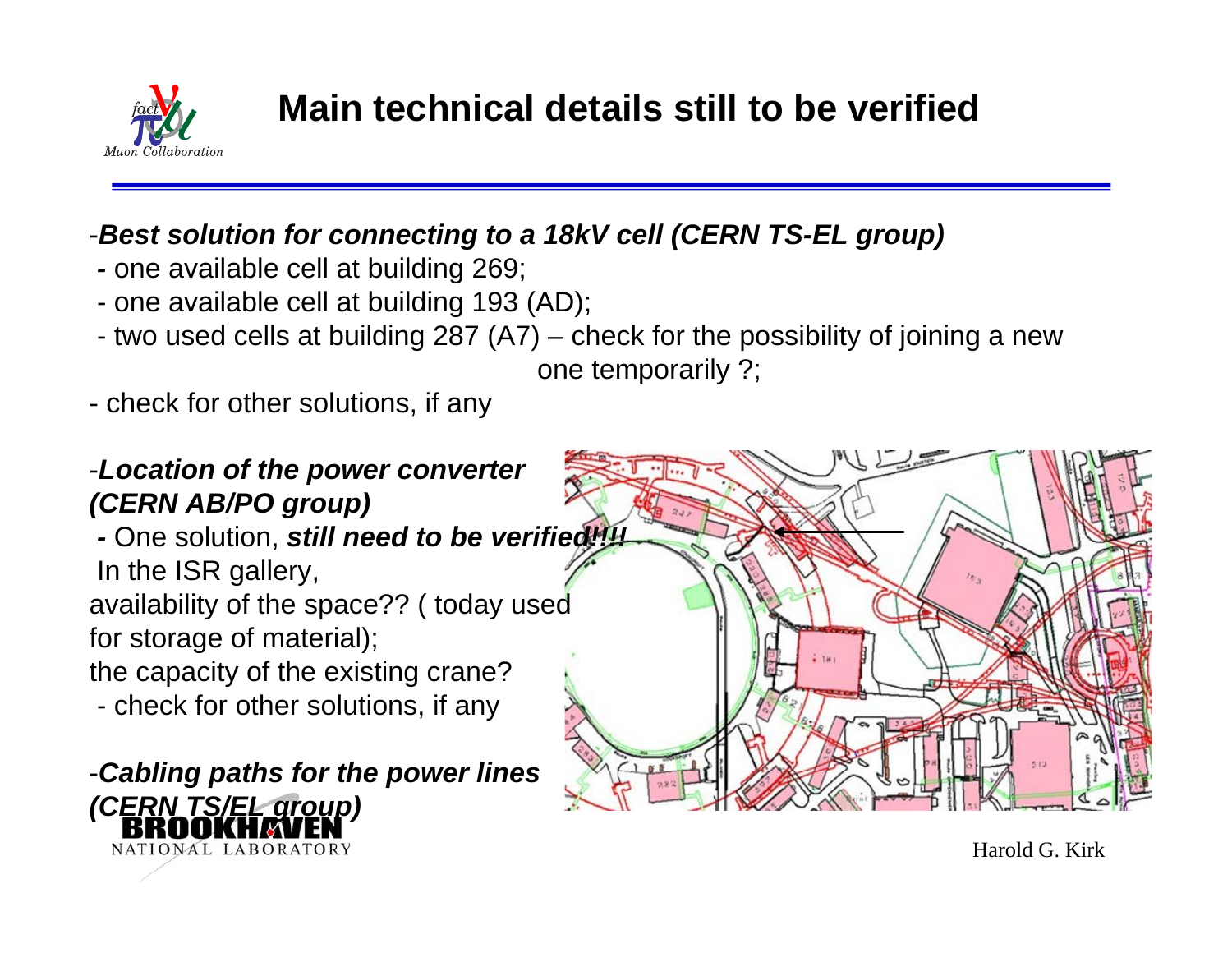

### **MARS Dose Calculation**



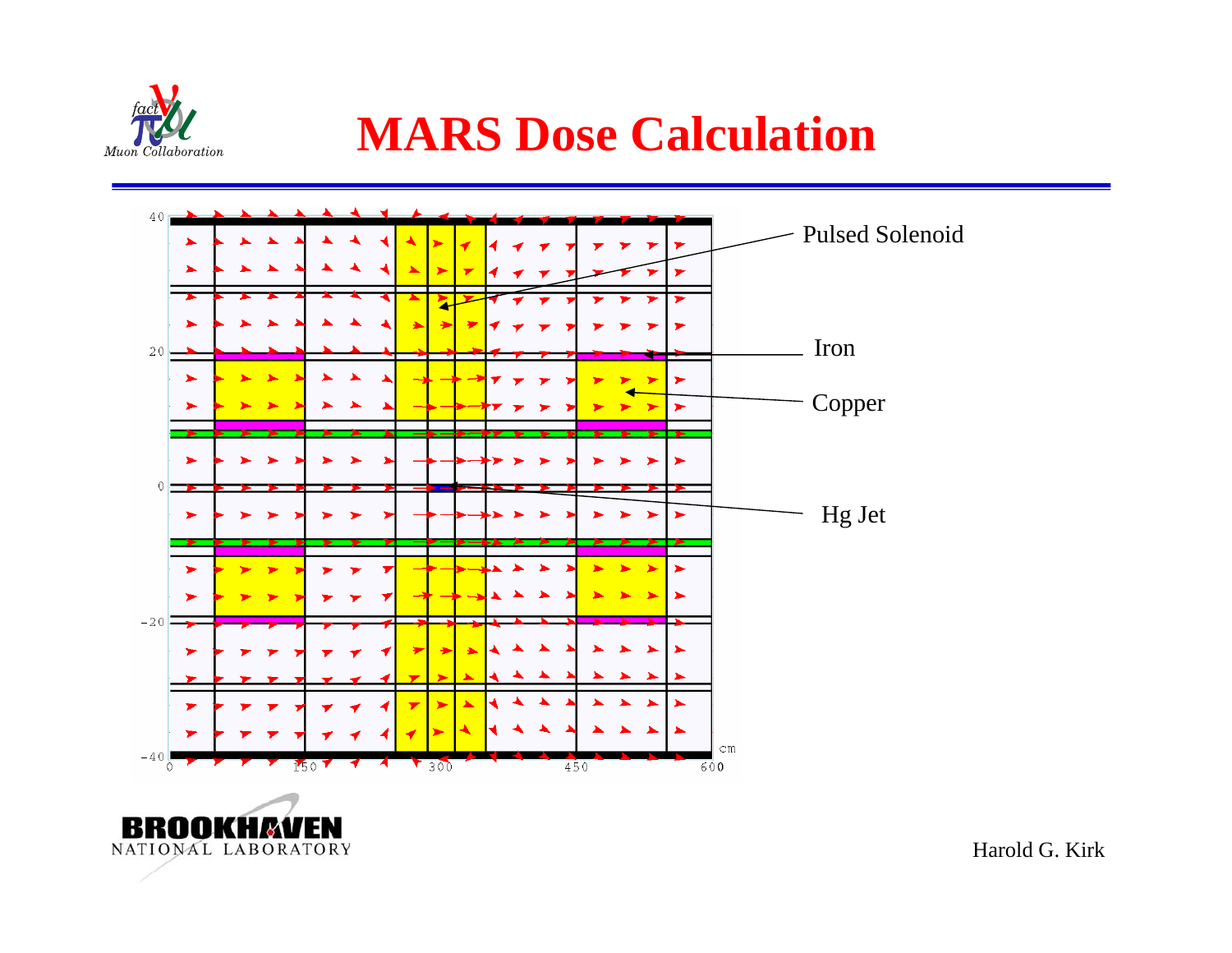

### **Residual Contact Dose Rate**

#### Assume:

- •200 pulses
- $\bullet$ 16 x 10<sup>12</sup> protons/pulse average
- •30 days running

Then the contact radiation on the iron exterior will be:

After 1 hr 40 mrad/hr

After 1 day 21 mrad/hr

After 1 week 13 mrad/hr

After 1 mo. 5 mrad/hr

After 1 year 1 mrad/hr

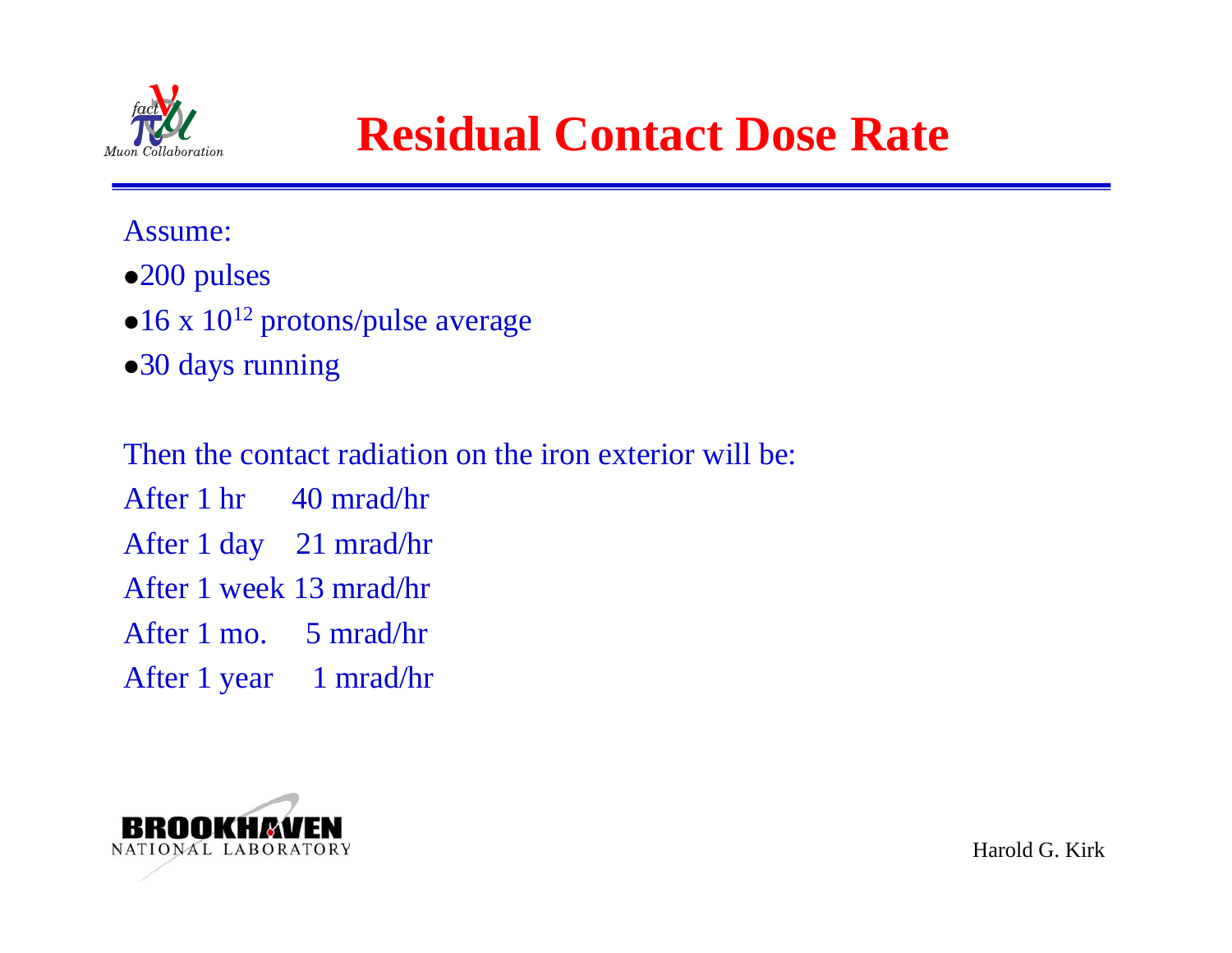

## **End of Exposure- 1 Month delay**

Important contributing Isotopes

| <b>Elements</b>        | <b>Curies</b> |
|------------------------|---------------|
| hg                     | 0.00043070    |
| au                     | 0.00034510    |
| te                     | 0.00028140    |
| ir                     | 0.00027650    |
| ag                     | 0.00026910    |
| in                     | 0.00023670    |
| $\mathbf{S}$ n         | 0.00023540    |
| eu                     | 0.00018110    |
| rh                     | 0.00018070    |
| i                      | 0.00014630    |
| xe                     | 0.00014040    |
| gd                     | 0.00012370    |
| pd                     | 0.00012230    |
| $\overline{\text{cs}}$ | 0.00012100    |
| W                      | 0.00011980    |

| (up to 1% of activation levels) |                                                                         |
|---------------------------------|-------------------------------------------------------------------------|
| Hg 203                          | $4.3 \times 10^{-4}$ Curies                                             |
| Au 195                          | $3.1 \times 10^{-4}$ Curies                                             |
| Te 121                          | $2.3 \times 10^{-4}$ Curies                                             |
|                                 | Ir 188, 189 9.6 x 10 <sup>-5</sup> Curies 1.7 x 10 <sup>-4</sup> Curies |
| Ag $105$                        | $2.0 \times 10^{-4}$ Curies                                             |
| In $113$                        | $2.3 \times 10^{-4}$ Curies                                             |
| Sn 113                          | $2.3 \times 10^{-4}$ Curies                                             |
|                                 | Eu 146, 147 5.7 x 10 <sup>-5</sup> Curies 6.5 x 10 <sup>-5</sup> Curies |
| Rh 103                          | $1.3 \times 10^{-4}$ Curies                                             |
| $1 \quad 125$                   | $1.4 \times 10^{-4}$ Curies                                             |
| Xe 127                          | $1.4 \times 10^{-4}$ Curies                                             |

Total  $4.3 \times 10^{-3}$  Curies

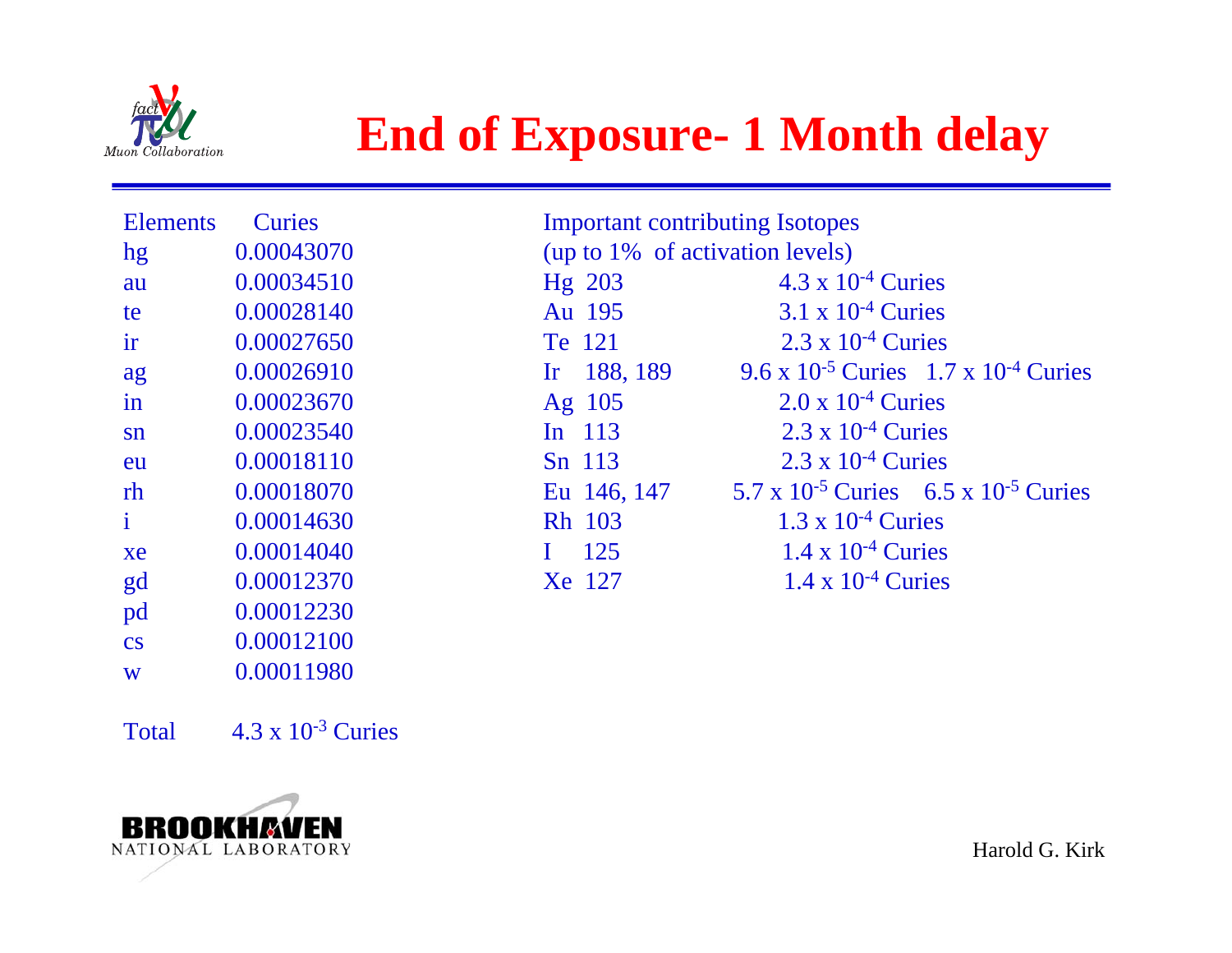

## **End of Exposure- 1 Year delay**

| <b>Elements</b> | <b>Curies</b> | <b>Important contributing Isotopes</b> |                                               |                             |  |  |
|-----------------|---------------|----------------------------------------|-----------------------------------------------|-----------------------------|--|--|
| au              | 0.00011470    | (up to 1% of activation levels)        |                                               |                             |  |  |
| ag              | 0.00004882    | Au 195                                 | $1.1 \times 10^{-4}$ Curies                   |                             |  |  |
| cd              | 0.00004671    | Ag 109                                 | $4.7 \times 10^{-5}$ Curies                   |                             |  |  |
| 1n              | 0.00004633    | Cd 109                                 | $4.7 \times 10^{-5}$ Curies                   |                             |  |  |
| sn              | 0.00004630    | In $113$                               | $4.6 \times 10^{-5}$ Curies                   |                             |  |  |
| ta              | 0.00001930    | Sn 113                                 | $4.6 \times 10^{-5}$ Curies                   |                             |  |  |
| gd              | 0.00001678    | Ta 179                                 | $1.9 \times 10^{-5}$ Curies                   |                             |  |  |
| $\ln$           | 0.00001345    | Gd 151, 153                            | 7.4 x $10^{-6}$ Curies 8.1 x $10^{-6}$ Curies |                             |  |  |
| <b>OS</b>       | 0.00001287    | Lu 172, 173                            | $5.3 \times 10^{-6}$ Curies                   | $8.1 \times 10^{-6}$ Curies |  |  |
| ce              | 0.00001223    | Os 185                                 | $1.3 \times 10^{-5}$ Curies                   |                             |  |  |
| rh              | 0.00001145    | Ce 139                                 | $1.2 \times 10^{-5}$ Curies                   |                             |  |  |
| pm              | 0.00001097    | Pm 143                                 | $9.3 \times 10^{-6}$ Curies                   |                             |  |  |
| W               | 0.00001089    | Sm 145                                 | $1.0 \times 10^{-5}$ Curies                   |                             |  |  |
| sm              | 0.00001046    | 181<br>W                               | 1.1 x $10^{-5}$ Curies                        |                             |  |  |
| hf              | 0.00000957    |                                        |                                               |                             |  |  |

Total  $4.9 \times 10^{-4}$  Curies

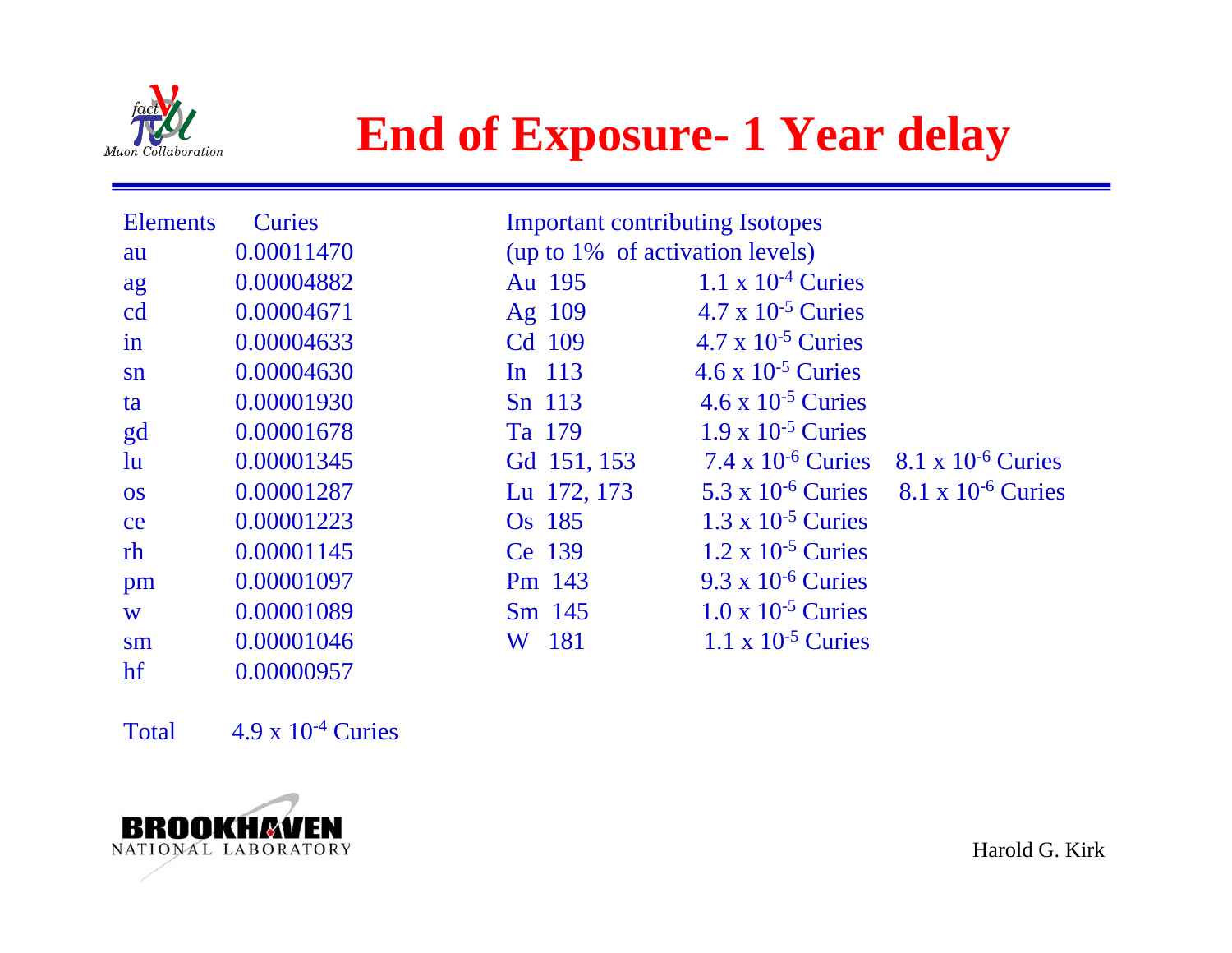

# **Issues Remaining**

- What is the beam profile on the nTOF lead target without the Hg target and without the pulsed solenoid on.
- What are the beam intensity constraints for the nTOF target.  $4 \times 7 \times 10^{12}$ protons in 16 seconds is mentioned as a constraint. What if it all comes in one µs.
- What is the impact of the experiment's beam windows on the nTOF target.
- $\bullet$  Is the isotope inventory acceptable. Thomas Otto will reply.
- A continual issue is the lack of ventilation in the nTOF tunnel. nTOF itself is threatened with shutdown beginning in 06 if the issue is not resolved.
- ODH (oxygen deficiency hazard) related to  $LN_2$  operations must be addressed.
- zPersonal Radiation Plan